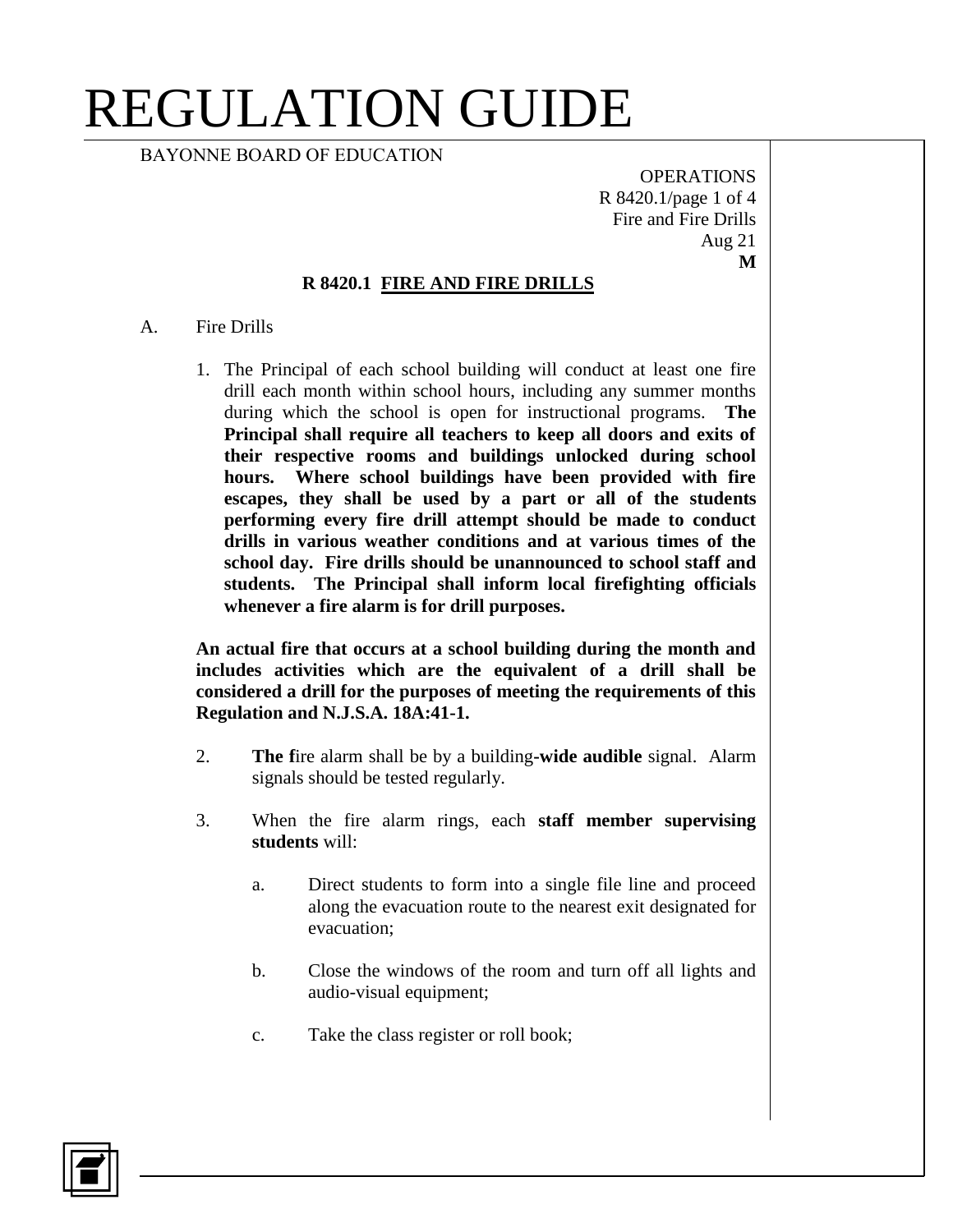BAYONNE BOARD OF EDUCATION

OPERATIONS R 8420.1/page 2 of 4 Fire and Fire Drills

- d. Ascertain that all students have left the room and that any student who may have left the classroom prior to the fire drill is located and escorted from the building;
- e. Close all doors to the room when the room is empty and keep all doors and exits of their respective rooms and buildings unlocked;
- f. Ensure the**ir assigned** students have left the school along the route prescribed in the school evacuation plan. In the event a school building has been provided with fire escapes, they shall be used by a part or all of the students performing every fire drill;
- g. Direct students to a location not less than a distance twice the height of the building walls and keep the students in a single file line facing the building;
- h. Take attendance to determine all students who reported to class have been evacuated from the building and report immediately to the Principal any student who is unaccounted for; and
- i. When the recall signal is given, conduct students back to the classroom.
- 4. Evacuation of the school in a fire drill must be conducted quickly and quietly and in an orderly fashion. Students must be silent, refrain from talking and running, and remain in closed, single file lines. Any student or staff member whose behavior disrupts the conduct of the fire drill shall be reported to the Principal and will be subject to discipline.
- 5. All persons in the school must leave the building during a fire drill, including all aides, visitors, volunteer workers, and all office, cafeteria, custodial, and maintenance employees, except those employees who have been assigned specific duties to be performed in the school building during a fire drill.

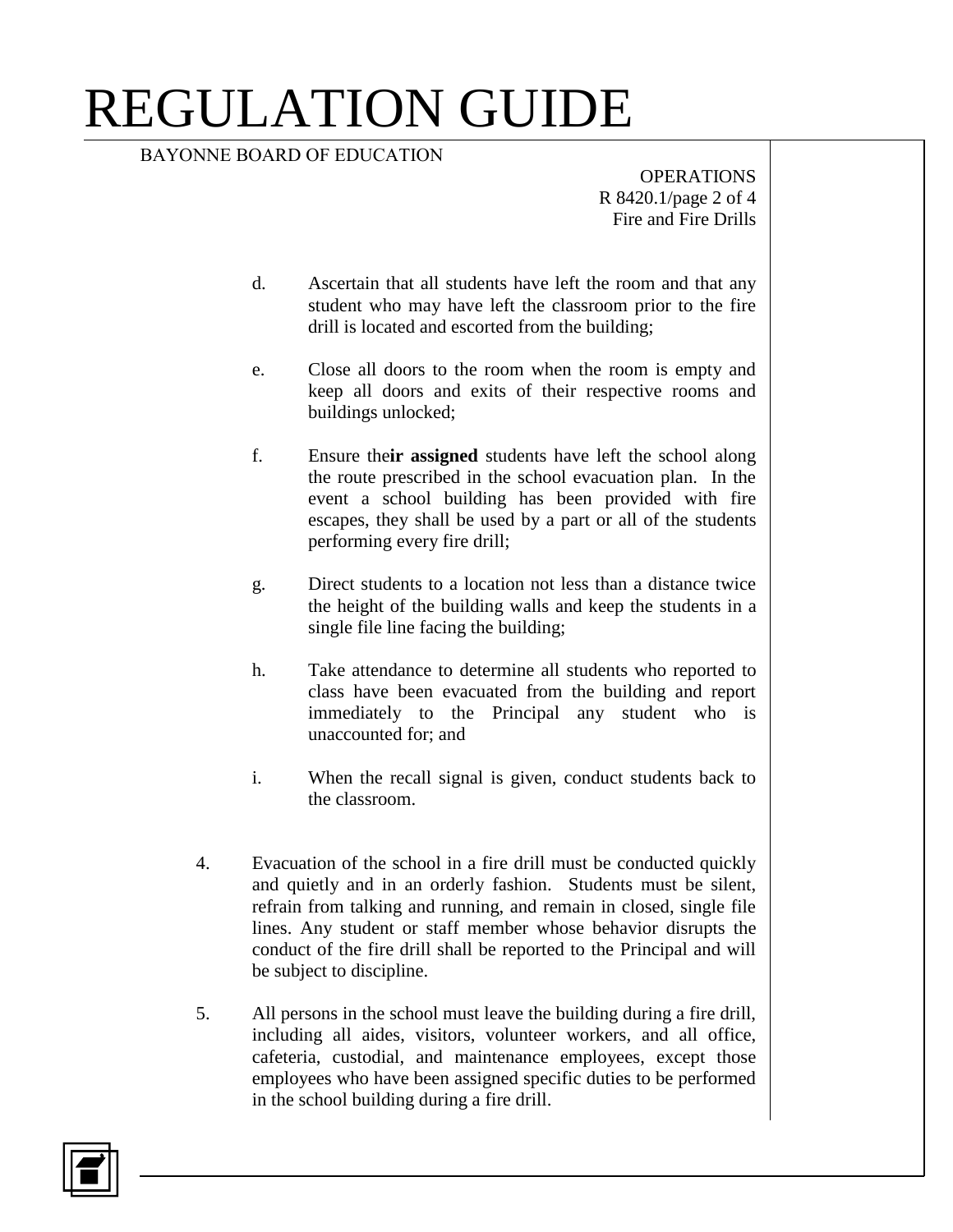#### BAYONNE BOARD OF EDUCATION

OPERATIONS R 8420.1/page 3 of 4 Fire and Fire Drills

- 6. Physical education classes in progress outside the building should stop the game activity and line up in place or in their regularly assigned drill position.
- 7. Students will be instructed not to gather belongings to take outside on the fire drill. In inclement or cold weather, students may pick up their coats and put them on as they exit the building, provided no time is lost in that activity.
- 8. The office employee responsible for keeping the central attendance register, or a designated substitute, must carry the register out of the building during the drill.
- 9. Each Principal shall report monthly to the Superintendent on the conduct of fire drills. **Their** report will include the date, weather conditions, and time to evacuate for each drill conducted, as well as any comments that could assist in improving the conduct of future drills.
- 10. Every fire drill will be conducted with seriousness and with the assumption that prompt evacuation is actually required for the safety and survival of persons in the school.
- 11. Principals are encouraged to change the circumstances of fire drills so that staff members and students are subjected to various conditions and learn to respond to them quickly, constructively, and safely. Any such variations should take in to account the ages and abilities of children.
	- a. One or more exits may be designated as "blocked" so that students are required to use alternative evacuation routes.
	- b. A fire drill may be designated as a "smoke drill" so that students learn to avoid the hazards of smoke by walking in a low or crouching position (not a crawling position).